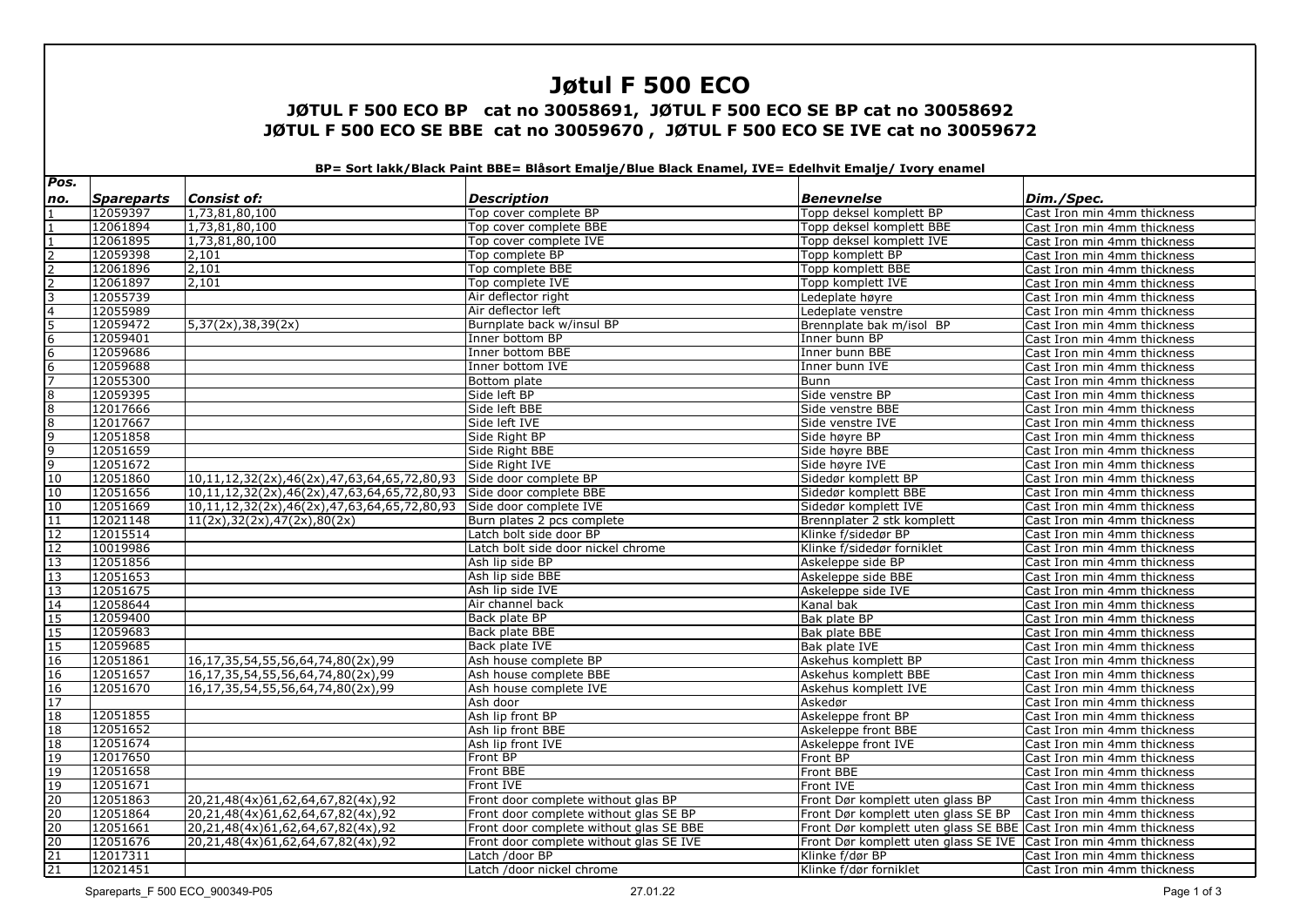# **Jøtul F 500 ECO**

### **JØTUL F 500 ECO BP cat no 30058691, JØTUL F 500 ECO SE BP cat no 30058692 JØTUL F 500 ECO SE BBE cat no 30059670 , JØTUL F 500 ECO SE IVE cat no 30059672**

**BP= Sort lakk/Black Paint BBE= Blåsort Emalje/Blue Black Enamel, IVE= Edelhvit Emalje/ Ivory enamel** 

| Pos.            |                   |                        |                                       |                                    |                             |
|-----------------|-------------------|------------------------|---------------------------------------|------------------------------------|-----------------------------|
| no.             | <b>Spareparts</b> | <b>Consist of:</b>     | <b>Description</b>                    | <b>Benevnelse</b>                  | Dim./Spec.                  |
|                 | 12058688          |                        | Ash grate                             | Aske rist                          | Cast Iron min 4mm thickness |
|                 | 12058689          |                        | Ash grate holder                      | Aske rist holder                   | Cast Iron min 4mm thickness |
|                 | 12059471          | 24,97                  | Cover inner front w/gasket BP         | Deksel innerfront m/pakn BP        | Cast Iron min 4mm thickness |
|                 | 12015042          |                        | Leg 215 mm BP                         | Ben 215 mm BP                      | Cast Iron min 4mm thickness |
|                 | 51012223          | 25(4x)                 | Legs 215 mm 4 pcs BP                  | Ben 215 mm 4 stk BP                | Cast Iron min 4mm thickness |
|                 | 51012224          | 25(4x)                 | Legs 215 mm 4 pcs BBE                 | Ben 215 mm 4 stk BBE               | Cast Iron min 4mm thickness |
|                 | 51012227          | 25(4x)                 | Legs 215 mm 4 pcs IVE                 | Ben 215 mm 4 stk IVE               | Cast Iron min 4mm thickness |
|                 | 12058650          |                        | Dog house                             | Lokk pilotluft                     | Cast Iron min 4mm thickness |
|                 | 12021510          | 27, 71(2x)             | Inner front complete                  | Innerfront komplett                | Cast Iron min 4mm thickness |
|                 | 12020966          | 28,85(2x)              | Smoke outlet complete BP              | Røktut komplett BP                 | Cast Iron min 4mm thickness |
|                 | 12020962          | 28,85(2x)              | Smoke outlet complete BBE             | Røktut komplett BBE                | Cast Iron min 4mm thickness |
|                 | 12020963          | 28,85(2x)              | Smoke outlet complete IVE             | Røktut komplett IVE                | Cast Iron min 4mm thickness |
|                 | 12017312          |                        | Bracket for top                       | Festevinkel for topp               | Cast Iron min 4mm thickness |
|                 | 12062052          |                        | Bracket top/front                     | Brakett topp/front                 | Cast Iron min 4mm thickness |
|                 | 12046951          |                        | Air valve                             | Ventil                             | Cast Iron min 4mm thickness |
|                 | 10023780          |                        | Washer Ø6,4XØ18X1,6                   | Skive Ø6,4XØ18X1,6                 | <b>Steel</b>                |
|                 |                   |                        | Sec air plate                         | Sek. Luftplate                     | <b>Steel</b>                |
|                 | 12059402          | 33,98                  | Sec. Air plate with gasket            | SEK. Luft plate med pakning        | <b>Steel</b>                |
|                 | 10046377          |                        | Air control lever                     | Ventilhendel                       | Steel                       |
|                 | 10024246          |                        | Ash pan                               | Askeskuff                          | Steel                       |
|                 | 12059084          |                        | Ros Ø8 Baffle support                 | Aksel Ø8 Til hvelv                 | <b>Stainless Steel</b>      |
|                 | 10058364          |                        | Insul blanket NO 1 L/R burnplate back | Isol matte NR 1 V/H brennplate bak | Super wool                  |
|                 | 10058363          |                        | Insul blanket middle                  | ISOL MATTE MIDT. F 500 ECO         | Super wool                  |
|                 | 10058365          |                        | Insul blanket NO 2 L/R back           | ISOL MAT NR 2 V/H BRENNPL BAK      | Super wool                  |
|                 | 21059470          | 41(2x), 42, 43         | Baffle plates with insulation         | Hyely plater med isolasjon         | Vermiculite                 |
|                 | 10058389          |                        | Insul blanket baffle                  | Isol matte hvelv                   | Super wool                  |
|                 |                   |                        | <b>Baffle left</b>                    | Hvelv venstre                      | Vermiculite                 |
|                 |                   |                        | <b>Baffle</b> right                   | Hvely høyre                        | Vermiculite                 |
|                 | 10024461          |                        | Glas                                  | Glass                              | Ceramic glass 4mm           |
|                 | 10024513          |                        | Heat shield bottom                    | Skjermplate under                  | <b>Steel</b>                |
|                 | 10024103          |                        | Hinge pin Ø6 X 33 black               | Nagle Ø6X33 sort                   | <b>Black chrom</b>          |
|                 | 10023975          |                        | Hinge pin Ø6 X 33 nickle chrome       | Nagle Ø6X33 forniklet              | Black chrom                 |
|                 | 10058361          |                        | Burn plate insul. L/R                 | Brennplate isol. V/H               | Super wool                  |
|                 | 12020930          |                        | Glass clip                            | Glassklips                         | <b>Steel</b>                |
|                 | 10058501          |                        | Baffle support bracket                | Hvelv feste brakett                | <b>Stainless Steel</b>      |
|                 | 10023680          |                        | Screw tap hex flange 4,2X13           | Skrue plate 6k m/fl 4,2X13         | <b>FOSFAT</b>               |
|                 | 10024023          |                        | Distancelock 8X6 L= 27,5              | Distansehylse Ø8X6 L=27,5          | Steel                       |
|                 | 10024025          |                        | Wooden knob                           | Treknott                           | Wood                        |
|                 | 12020634          | 51, 52, 53, 58, 67     | Wooden knob + small parts             | Treknott + smådeler                | Wood, Steel                 |
|                 | 10023611          |                        | Screw mach panh poz M6X40             | Skrue mask panh. Poz M6X40         | Steel ELZN                  |
|                 | 10023552          |                        | Nut M10                               | Mutter M10                         | Steel ELZN                  |
|                 | 10024167          |                        | Latch bolt                            | Stengejern                         | Steel                       |
| $\frac{56}{57}$ | 12021523          | 55, 56, 57, 58(4x), 59 | Handle complete ash door              | Håndtak kompl askedør              | Steel                       |
|                 | 12021540          | 57,58,59               | Wooden handle in bag                  | Trehåndtak i pose                  | Wood, Steel                 |
|                 | 10023464          |                        | Washer Ø6,4X12,5X1,6                  | Skive Ø6,4X12,5X1,6                | Steel ELZ                   |
| 59              | 10023689          |                        | Screw mach panh poz M6x60             | Skrue panh poz M6X60               | Steel, ElZn,                |
| 60              | 10024462          |                        | Catch                                 | Hake                               | <b>Black chrom</b>          |
| 61              | 10024515          |                        | Latch bolt front door                 | Stengejern frontdør                | Steel                       |